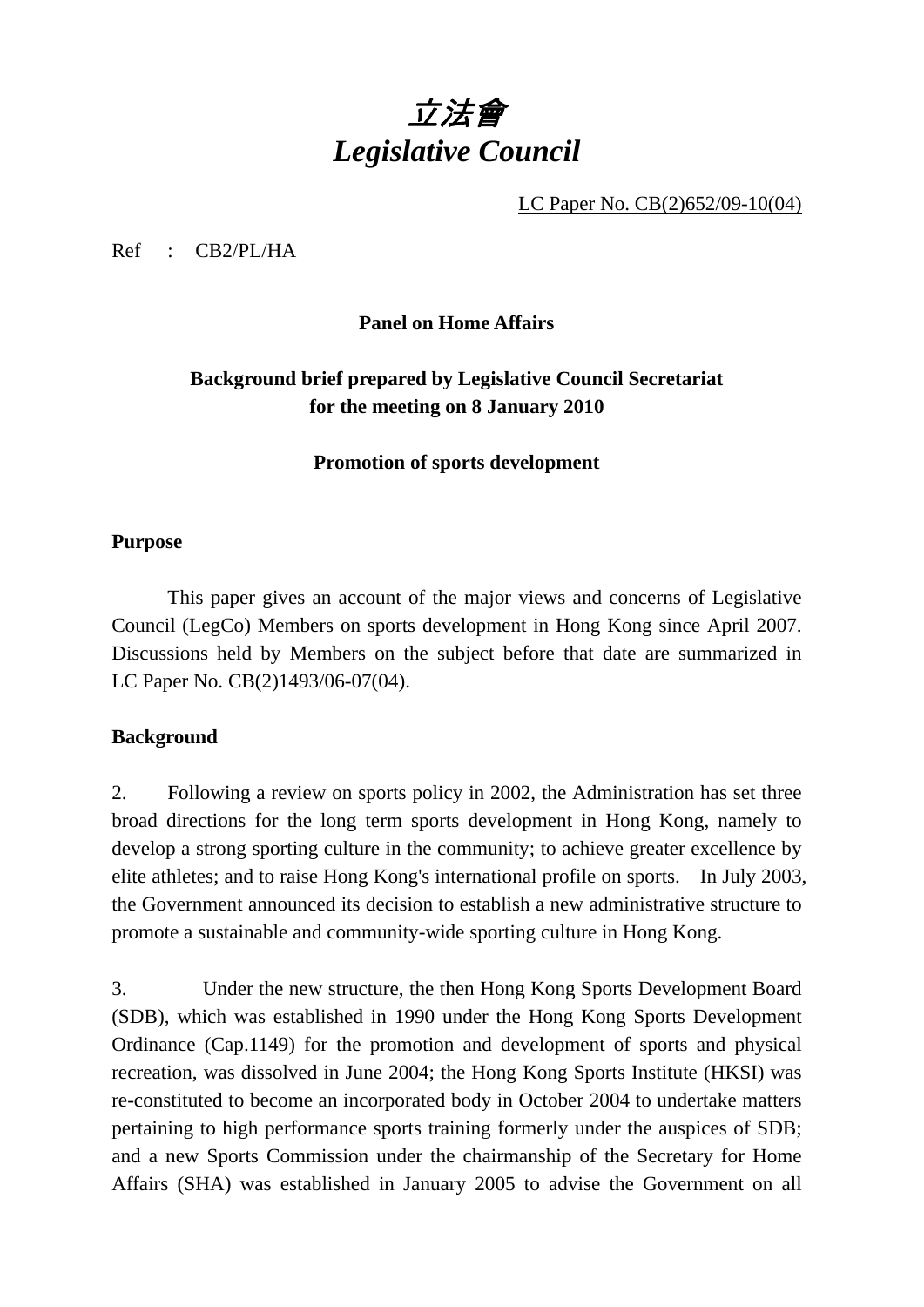matters pertaining to sports development, including the policies, strategies implementation framework of sports development, and the provision of funding and resources in support of sports development.

#### **Key initiatives on promoting sports development**

#### Elite sports development

4. The Administration briefed members of the Home Affairs Panel (the Panel) in April 2007 on the progress of its initiatives to promote the development of elite sports in Hong Kong since the implementation of the new organisation structure described in paragraph 3. The key measures are as follows -

- (a) provision of an additional funding of \$40 million annually from 2007-2008 onwards to enhance support to elite athletes in key areas including financial assistance to elite athletes (\$20 million), athlete training and coaching support (\$6 million), as well as education opportunities and career development for elite athletes (\$14 million);
- (b) continued allocation of the sports portion of the Arts and Sport Development Fund to support elite athletes in their preparation and participation for major games;
- (c) implementation of a unified scheme (Elite Athletes Grants) to consolidate the different funding sources for elite athletes from April 2007 onwards;
- (d) establishment of the Olympians and Meritorious Athletes' Commission under the Sports Federation & Olympic Committee of Hong Kong, China (SF&OC) to recognize Hong Kong athletes' outstanding performances in international sports competitions, and to provide local top athletes with more opportunities for overseas exposure in both educational and sports participation, as well as further studies and development upon retirement from their athletes' careers;
- (e) implementation of measures by the eight higher education institutions funded by the University Grants to facilitate retired athletes to pursue higher education in Hong Kong; and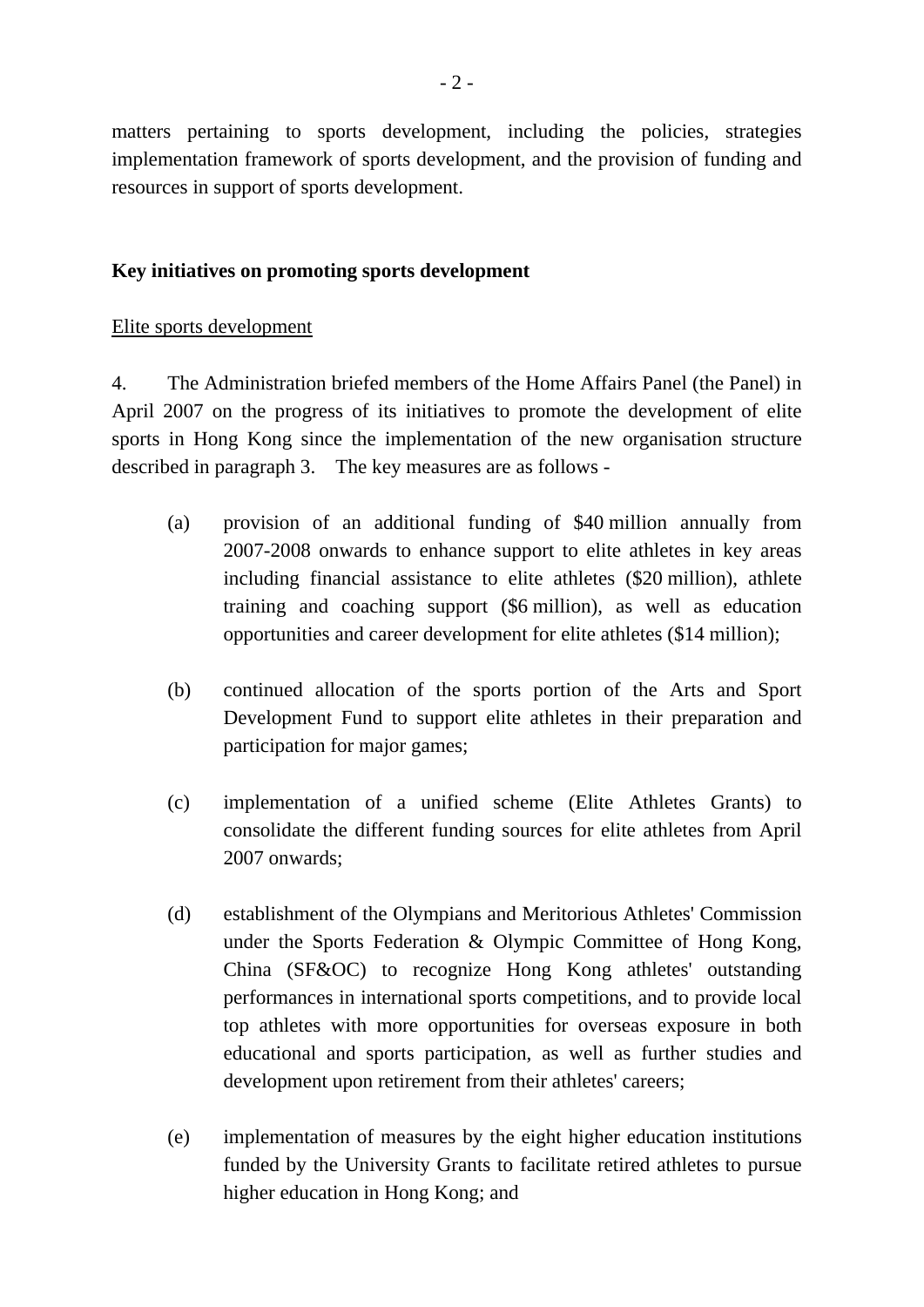(f) redevelopment of the HKSI to provide elite athletes with a quality training environment and support services. The project was scheduled for commencement in 2008 and completion in 2011.

5. In his reply to Hon Tanya CHAN's question raised at the Council meeting on 25 November 2009 on the development of sports, in particular elite sports, for preparing Hong Kong to bid for large-scale sports events in future, SHA explained the respective roles of the Government, National Sports Associations (NSAs) and HKSI in this regard. The salient points are set out below -

- (a) under the current policy framework for sports development, the NSAs played a leading role in setting the direction for the development of their respective sports whilst the Government played a supporting role by providing funding and venues, and by implementing other relevant measures. Through the Sports Subvention Scheme administered by the Leisure and Cultural Services Department (LCSD), the NSAs received subventions for organising sports promotional activities and for other operational needs. The subvention in 2009-2010 was close to \$180 million;
- (b) as regards support for elite sports, the aim was to focus resources on sports with good potential or strong track records, and on individual athletes who had performed particularly well, with a view to raising Hong Kong athletes' chances of winning medals in international competitions. HKSI was responsible for support to elite sports and the development of athletes in Hong Kong; and
- (c) the Sports Committee had adopted a set of criteria for the selection of sports for HKSI support from 2005 onwards. Under the selection mechanism, billiard sports, athletics and karatedo had been selected as elite sports and, together with another 11 sports, would receive elite sports subvention for a four-year cycle starting from 2009. Furthermore, judo had been selected as an "up-and-coming" sport, which would receive additional subvention staring from 2009. Other sports could also become elite sports and receive additional subvention if they reached the standard specified in the criteria.

6. Members' views and concerns on the Administration's initiatives on the development of elite sports, as expressed at the Panel meetings in April and May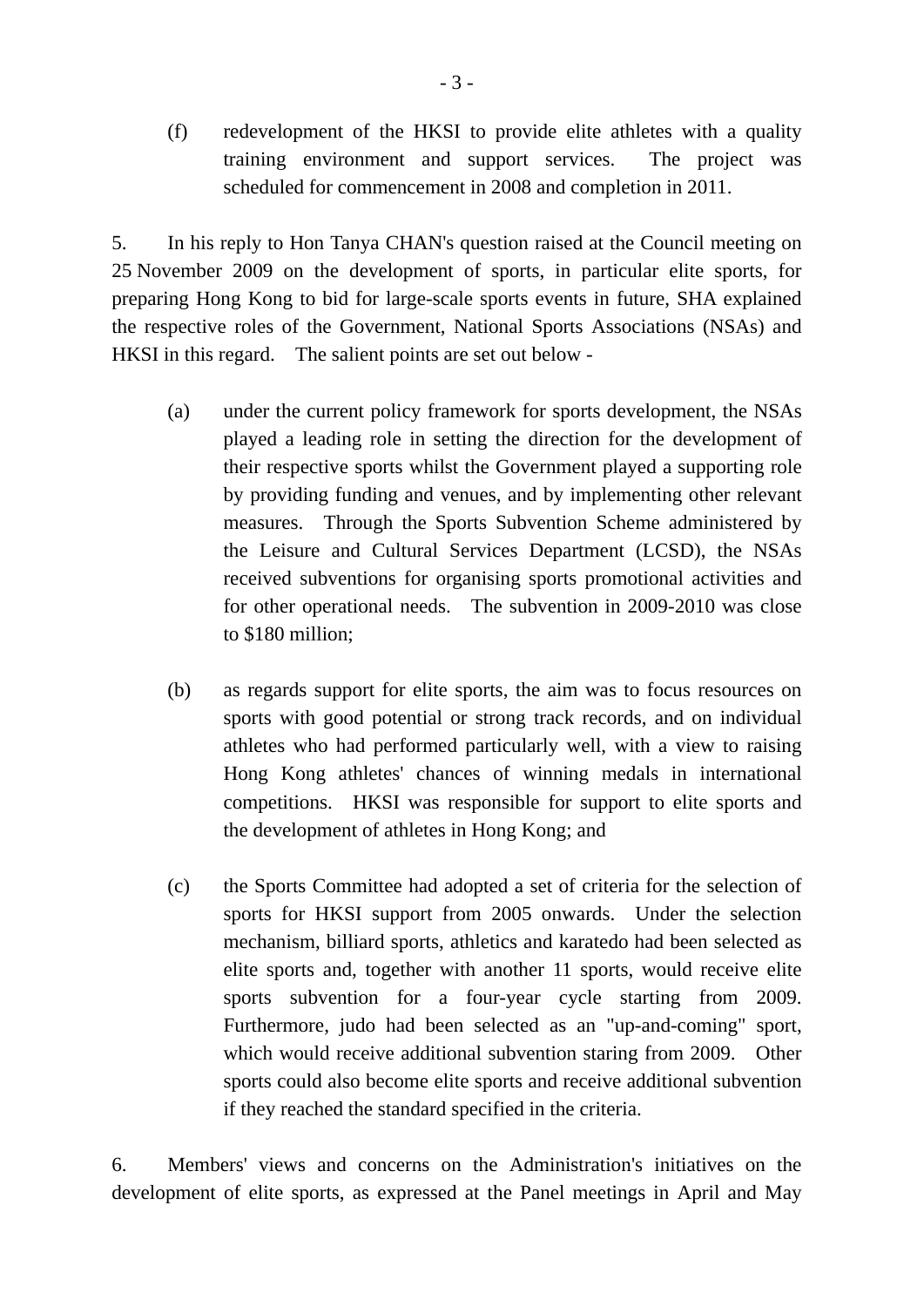2007, and April and May 2008 are set out in the ensuing paragraphs.

## *Career development and education support for retired athletes*

7. Members considered that the Administration should assist elite athletes in the pursuit of a descent living when they retired from their careers in sports, and urged the Administration to work out details of the retirement package for these athletes as soon as possible. Some members criticized the Administration for failing to address the major concern of junior athletes about their studies being adversely affected by the demanding sports training for becoming top athletes. They suggested that the Administration should consider providing university places for elite athletes to pursue further studies through commercial sponsorship or public funding. Other members considered that corporations should show support by way of offering employment opportunities to elite athletes when they retired from their sports careers.

8. The Administration responded that it was working out a comprehensive athlete retirement scheme in collaboration with SF&OC, and following up with the eight University Grants Committee-funded institutions on measures to facilitate retired athletes to pursue higher education in Hong Kong. The Administration also informed members that some corporations had expressed willingness to support retired athletes who wished to pursue a working career after retirement, by way of providing scholarship or on-the-job training. The Administration would draw up an appropriate scheme for the participation of these corporations.

## *Award schemes for elite athletes*

9. A member suggested the setting up of a trust fund to provide grants to elite athletes who had achieved excellent results in international competitions in recognition of their efforts and achievements. In response, the Chief Executive of HKSI advised that HKSI had put in place award schemes for elite athletes, e.g. an elite athlete who won a gold medal in the Asian Games would be awarded \$250,000 and those who won silver or bronze would also be awarded. The Administration did not consider it desirable from the point of view of public finance management to use public money to provide monetary prizes, but agreed to explore other sources to provide such grants.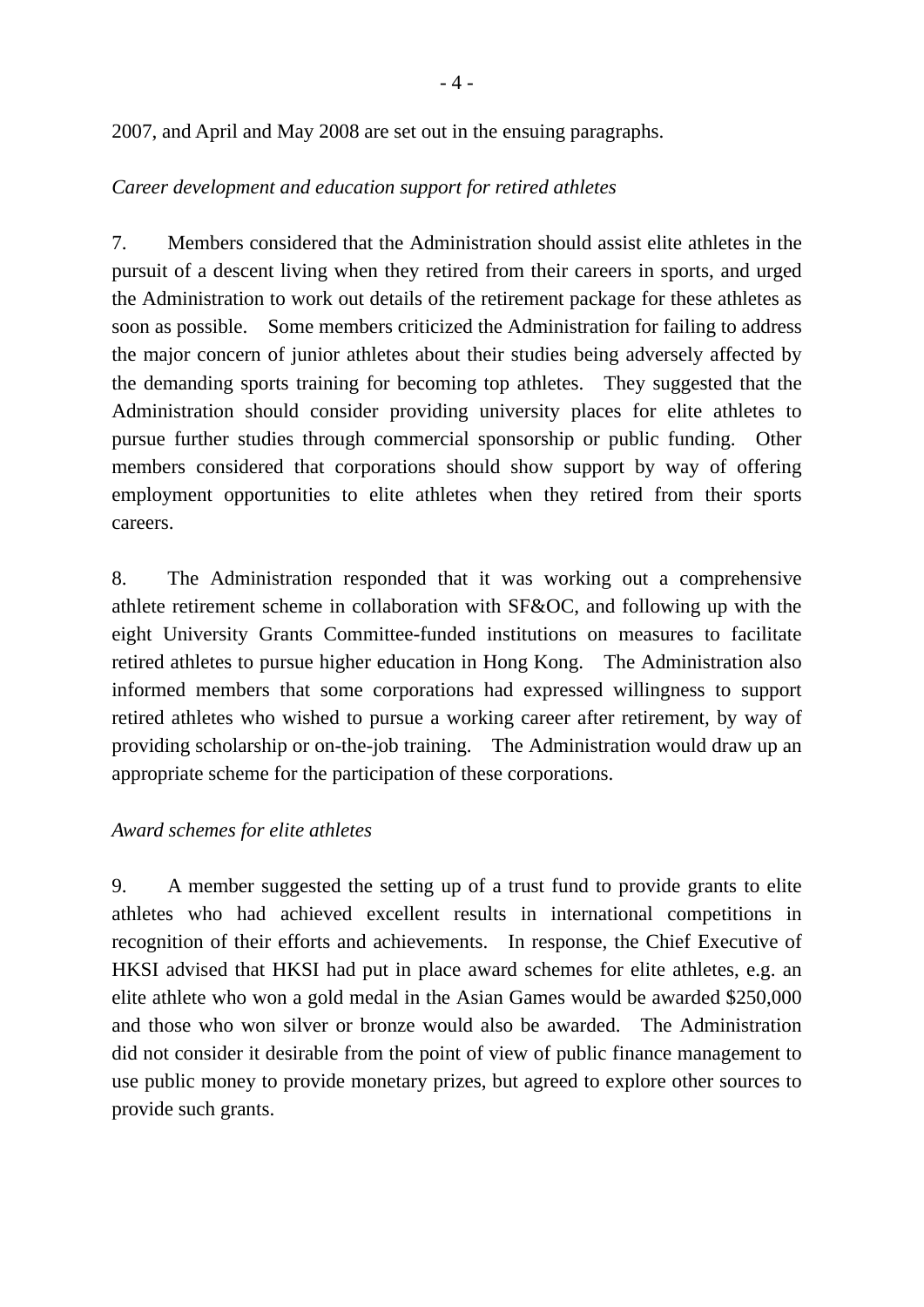10. Some members expressed concern about the significant disparity between the amount of monthly subsidy provided to Elite A athletes (i.e. \$21,520 to \$32,500) and disabled Elite A athletes (i.e. \$5,400 on average) under the Elite Athletes Grants. These members urged the Administration to narrow the gap by enhancing financial support to disabled elite athletes, in particular those who were full-time employees and had to sacrifice their income for their sports training. While the Administration advised that the circumstances in the case of non-disabled athletes were materially different from those in the case of disabled athletes and there had always been two separate support schemes for these groups of athletes, it agreed to give further consideration to members' suggestion.

## *Redevelopment of HKSI*

11. Some members queried the substantial increase in the project cost for the redevelopment of HKSI from \$1.3 billion to \$1.7 billion. The Administration explained that the rising cost was mainly attributable to the need for additional refurbishment and piling works following the detailed condition survey on the sports complex and site investigation, tender price escalation between 2006 and 2007, the anticipated inflation adjustment and provision for contingency cost. In response to members' concerns, the Administration assured members that it would take the opportunity to put in place more integrated sports facilities for athletes with disabilities, and the design of the lobby of the new multi-purpose building as well as the athletes' hostel would allow natural ventilation and maximum utilization of renewable energy. Efforts would also be made to enlarge the green areas along the riverside as far as possible.

12. The Administration further advised that despite the reduction in the area for the project as a result of the decision to allow the Hong Kong Jockey Club to retain the Equestrian stables, with the increased construction floor area and the proposed project scope, the redeveloped HKSI should be capable of meeting its elite training needs over a period of 10 to 15 years.

## *Management and operation of NSAs*

13. A member opined that despite the availability of many high standard sports venues, the sports development in Hong Kong had been hindered by malpractices in the management of operation of NSAs. He further criticized that the remuneration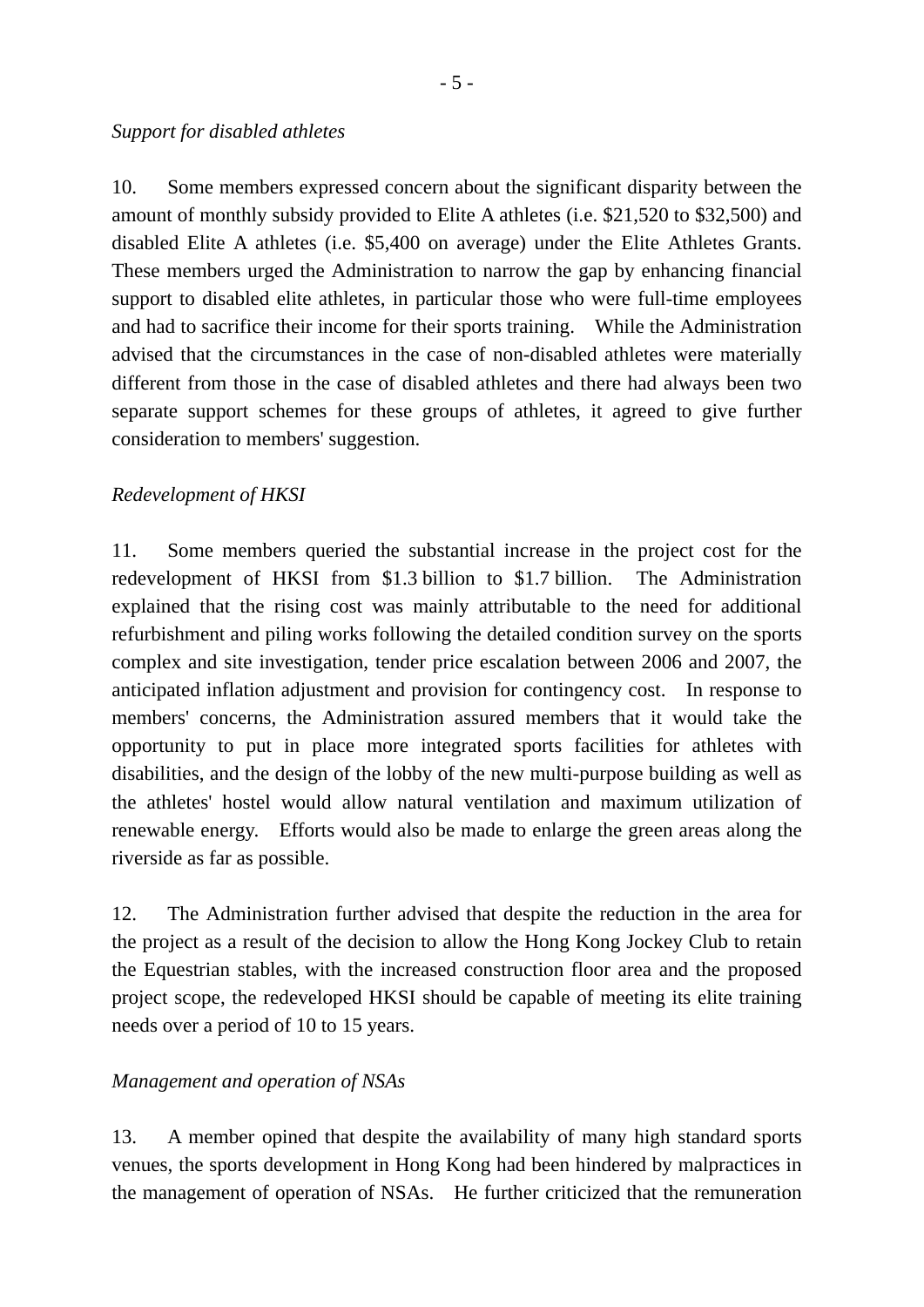rate of senior management personnel of some major NSAs was unreasonably high, and there was a lack of transparency and accountability in the management and operation of NSAs, including the selection of athletes for participation in international sports competitions.

14. Upon the request of the Panel, the Administration provided an information paper on the enhanced mechanisms for monitoring government subvention to NSAs and the selection of athletes for participation in major games in March 2009 [LC Paper No. CB(2)1206/08-09(01)]. According to the Administration, the Subvention Agreement entered into between LCSD and NSAs had been revised since 2008-2009 to require, among others, the NSAs to provide the Government with the declarations of interests made by their office-bearers and staff, and the official records of management decisions for examination of compliance with their revised Code of Conduct and procurement guidelines. To strengthen the monitoring of their performance, LCSD would review the reports and financial statements of subvented programmes submitted by NSAs at regular intervals, conduct on-site inspections on the progress of the subvented programmes, and initiate quality assurance checks to ensure that proper accounting and internal control procedures were adopted by NSAs.

15. As regards the selection of athletes to compete in international sporting events, the Administration advised that it was the prerogative of SF&OC, which was the National Olympic Committee (NOC) of Hong Kong, and the respective NSAs which were the national federation of individual sports in Hong Kong. According to the Olympic Charter, NOCs were responsible for deciding on the entry of athletes proposed by their respective national federations to the Olympic Games and the regional, continental or world multi-sports competition under the patronage of the International Olympic Committee. Selection should be based not only on the performance of an athlete but also on his ability to serve as an example to the sporting youth of his country.

## Community Sports Development

16. In his reply to Hon Frederick FUNG's question on promoting sports for all raised at the Council meeting on 16 December 2009, SHA updated Members on the initiatives taken by the Administration in the development and promotion of community sports as follows -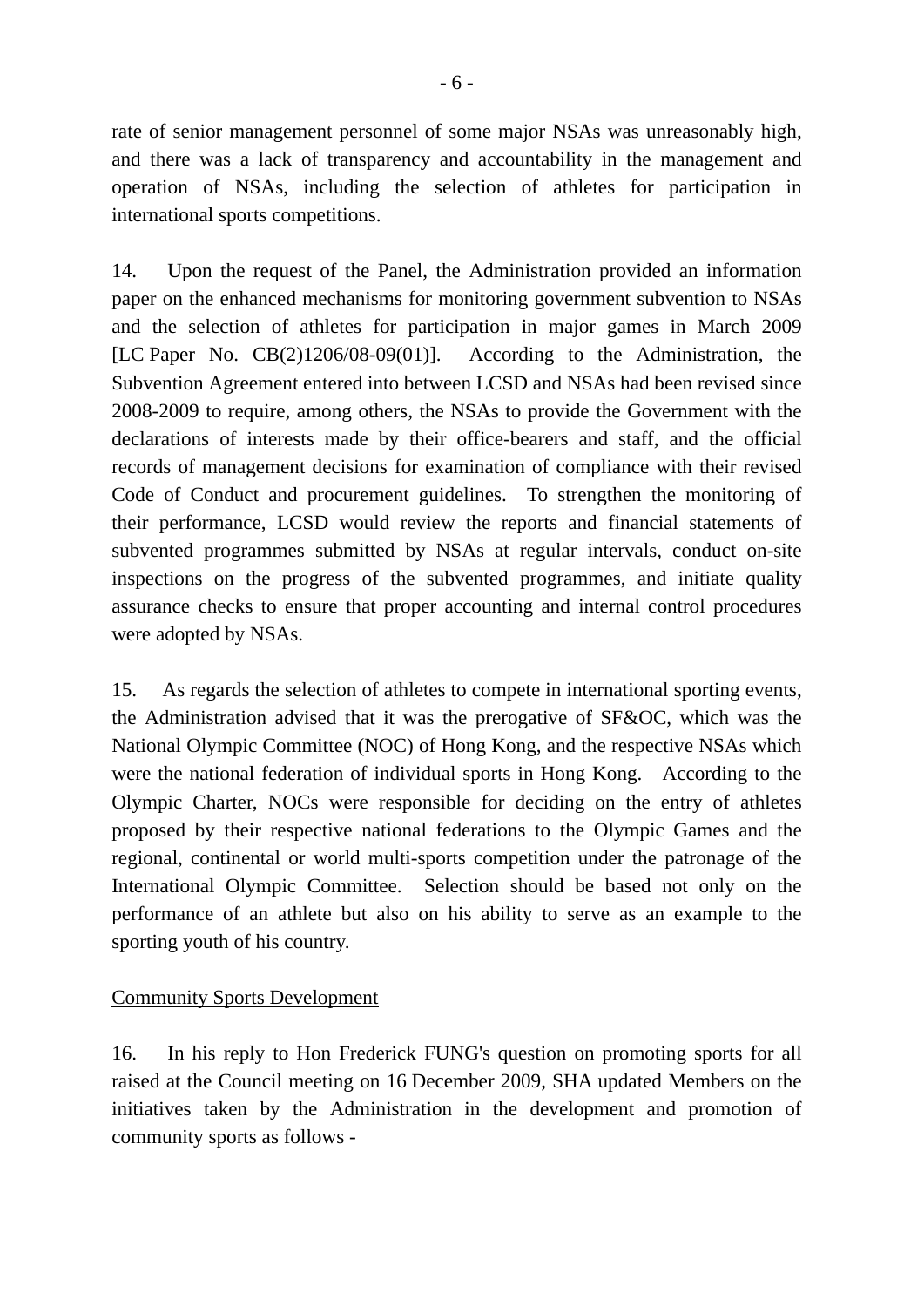- (a) to achieve the policy objective of providing "Sports for All", LCSD had commenced the first phase of public education work in June 2009 to promote the importance and benefits of regular exercise. The findings of the Consultancy Study on "Sports for All – the Participation Patterns of Hong Kong People in Physical Activities" (Consultancy Study) were introduced to the 18 District Councils, schools, local communities, and the business sector. The second phase of work to promote the community-wide participation in sports would start in April 2010. The Administration would conduct a comprehensive review of the existing community sports activities and public demand for sports facilities in the light of the findings of the Consultancy Study, and would design and provide more sports and physical activities suitable for people from different age groups in collaboration with NSAs;
- (b) in the coming five years, LCSD had planned to construct/provide in various districts additional facilities for jogging, swimming and badminton (i.e. the three kinds of sports that Hong Kong people participated in most frequently according to the findings of the Consultancy Study). These facilities included 14 additional jogging tracks, 11 new swimming facilities with indoor heated swimming pools, and 64 additional badminton courts;
- (c) to encourage members of the public or employees to participate more actively in sport, the "Free Use Scheme" had been implemented to allow schools, NSAs, district sports associations and subvented non-governmental organisations to apply for free use of various sports venues and facilities under LCSD management during non-peak hours. Priorities were also accorded to these organisations in reserving recreation and sports facilities in advance, and half-price concessionary rates were offered to members of the public for the use of swimming pools and land-based recreation and sports facilities at specific or off-peak hours; and
- (d) to promote public participation in sports, LCSD had organised major events and territory-wide programmes such as the Corporate Games and the Master Games, and diversified programmes for different target groups, including the elderly, people with disabilities and young people at risk. To promote sports culture in the community and strengthen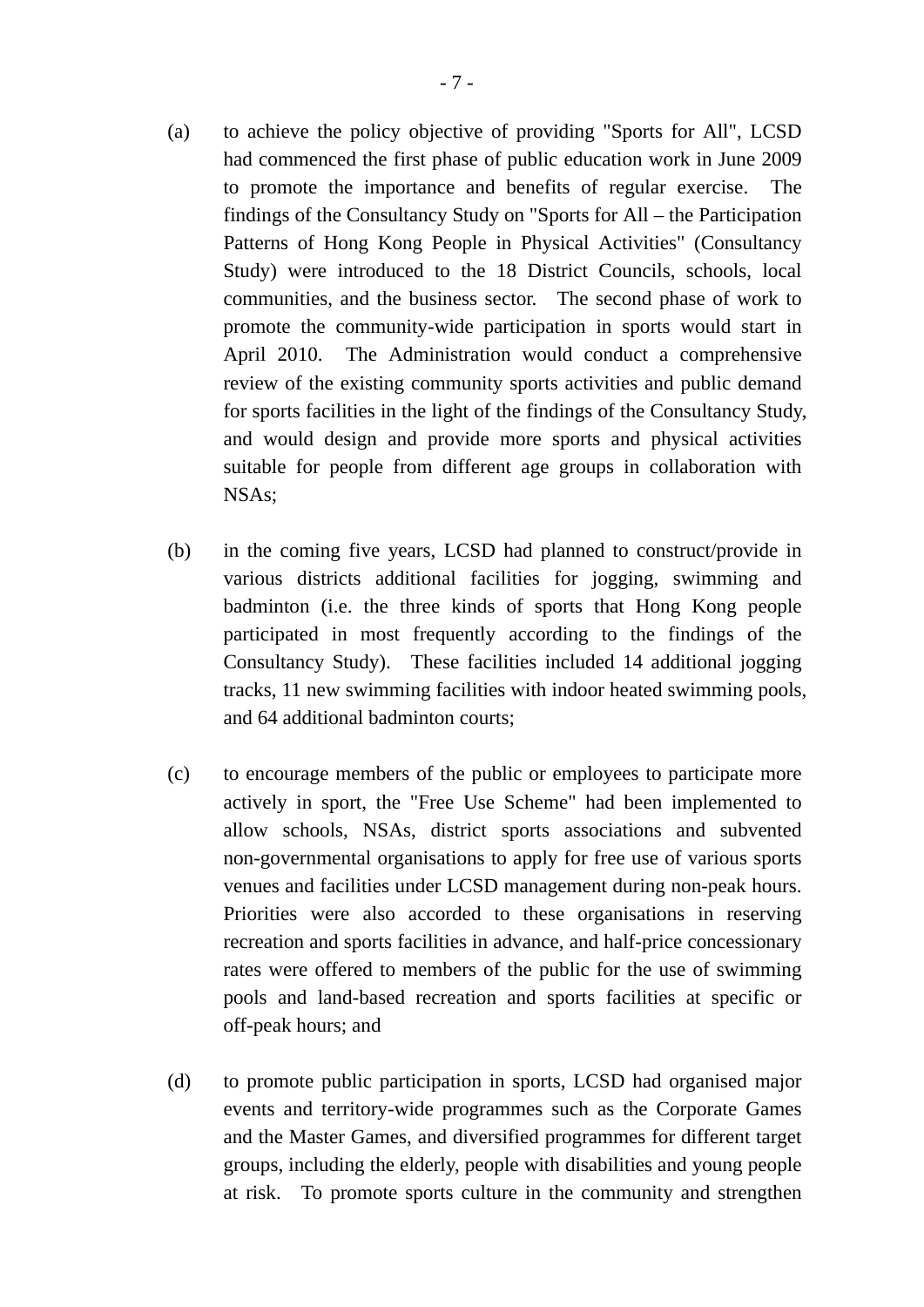the public's sense of belonging to their own district, the biennial Hong Kong Games had been organised since 2007.

17. Issues relating to the development of community sports, in particular the shortage of community sports venues, were raised in conjunction with the discussions on sports development in Hong Kong at the meetings of the Panel held in April 2007, April 2008, May and October 2009.

18. Some members expressed concern about the inadequate supply of community sports venues during high-demand periods. Other members considered that the Administration should take active measures to cultivate the younger generation's interest in sports, and facilitate schools in utilising sports facilities of LCSD during non-busy hours. A member expressed dissatisfaction with the scattered distribution of sports facilities in Hong Kong, and suggested that the Administration should provide a large-scale sports village with all the necessary training facilities with a view to promoting sports development in Hong Kong. The member also cited the example of Tin Shui Wai, which was provided with only one 7-a-side hard surface soccer pitch despite its large population, to illustrate his concern about the unfair allocation of resources in the provision of community sports facilities. The Administration responded that it would expedite the delivery of leisure and cultural projects to meet the needs of the community in recreation facilities.

19. As regards members' concerns about the lack of progress made by the Administration in the promotion of local football, a popular sport amongst Hong Kong people, and the inadequate financial and venue support for the development of district football, the Administration undertook to revert to the Panel on the subject in March 2010 upon the completion of the consultancy study on the development of local football.

## Promoting major sports events

20. During the discussion of sports development at the Panel meetings in April 2007 and October 2009, members considered that the Administration should devise a long-term plan for the development of sports into a significant asset of the community. The Administration responded that hosting of major sports events help enhance Hong Kong's image as Asia's sports event capital, and informed members about measures taken to promote major sports events in Hong Kong. These measures included the establishment of the "M" Mark System since 2004 to recognize and support major sports events organised by NSAs and other sports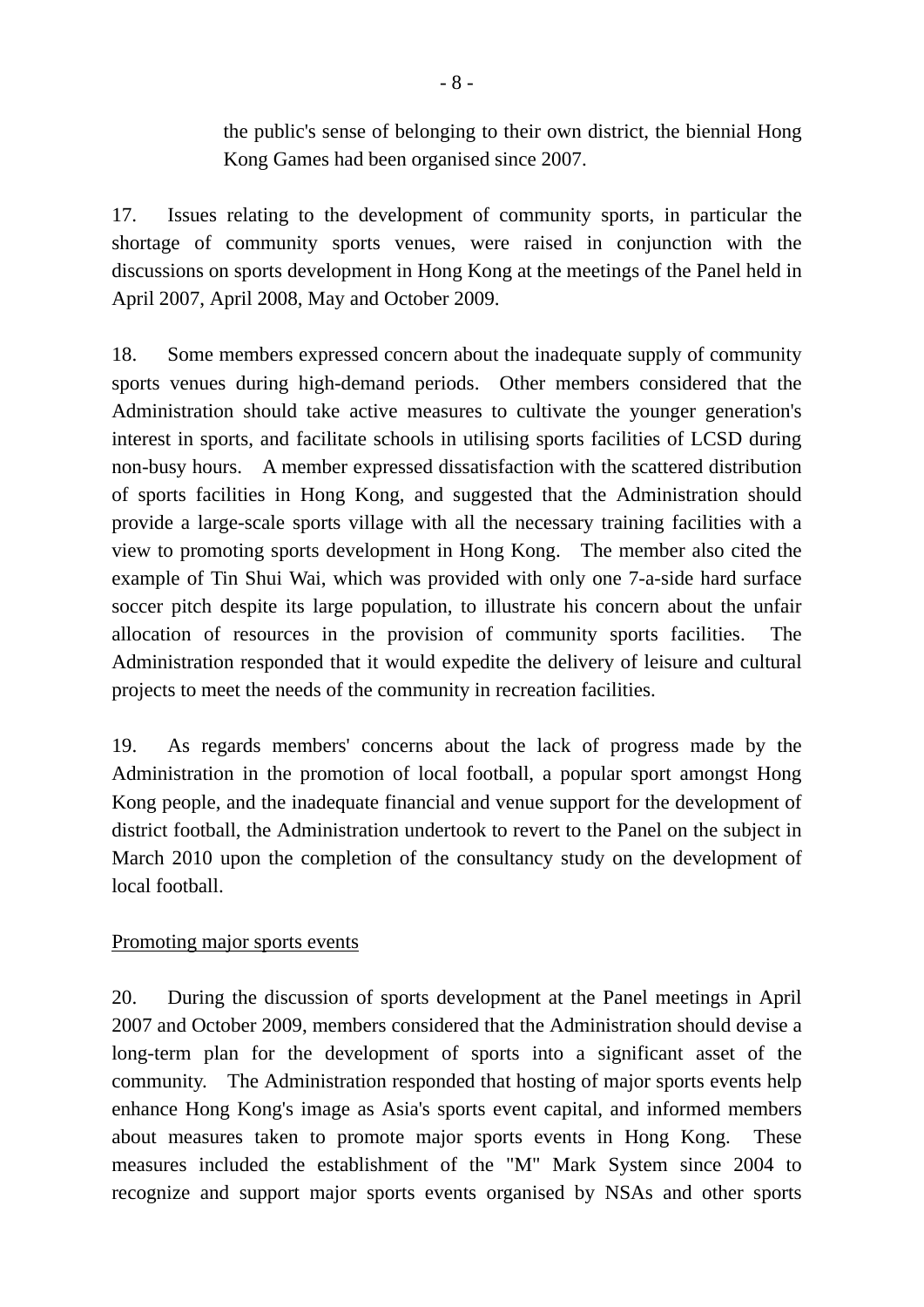organisations, such as the Hong Kong Rugby Sevens, Hong Kong Cricket Sixes, the Hong Kong Golf Open Championship, with a view to instilling a sustainable sporting culture and bringing tangible economic benefits to the community; and the setting up of the Core Sponsor Group to provide a platform for commercial organisations to support major sports events held in Hong Kong.

#### **Latest development**

21. The Administration will brief members on its further initiatives to promote sports development at the meeting of the Panel on 8 January 2009.

#### **Relevant papers**

22. A list of relevant papers with their hyperlinks at the LegCo website is in the **Appendix**.

Council Business Division 2 Legislative Council Secretariat 5 January 2010 J:\cb2\cb2\BC\TEAM2\HA\09-10\100108\softcopy\ha0108cb2-652-4-e.doc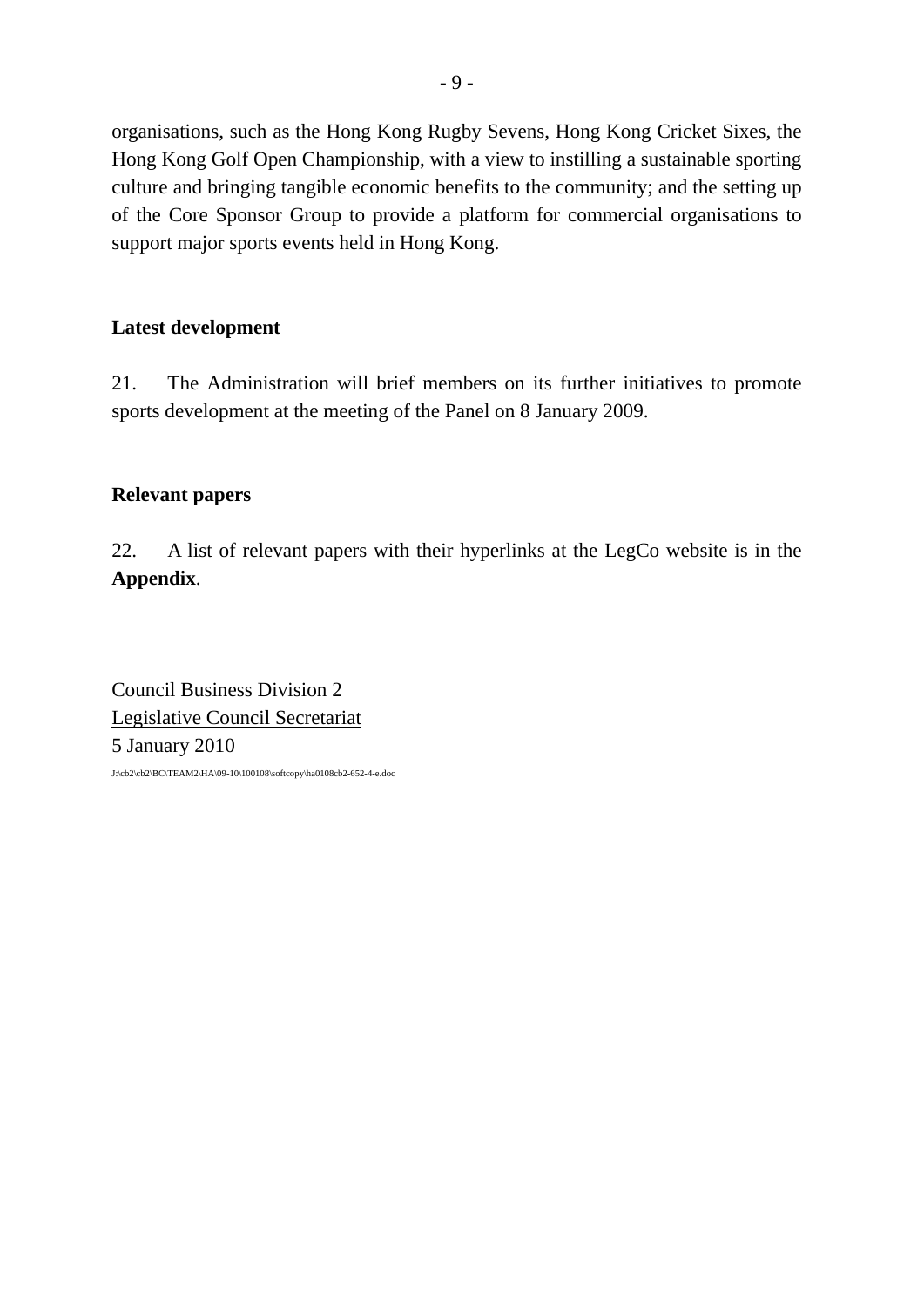## **Panel on Home Affairs**

# **Relevant documents on promotion of sports development**

| <b>Committee</b>                | Date of<br><b>Meeting</b> | <b>Paper/Minutes/</b><br><b>Council question</b>                                            | LC Paper No.                                                                                                                        |
|---------------------------------|---------------------------|---------------------------------------------------------------------------------------------|-------------------------------------------------------------------------------------------------------------------------------------|
| Panel on<br><b>Home Affairs</b> | 13.4.2007                 | Background brief prepared by<br>the LegCo Secretariat on sports<br>development in Hong Kong | $CB(2)1493/06-07(04)$<br>http://www.legco.gov.<br>$hk/yr06-07/english/pa$<br>nels/ha/papers/ha0413<br>cb2-1493-4-e.pdf              |
|                                 |                           | The Administration's paper on<br>development<br>in Hong<br>sports<br>Kong                   | $CB(2)1493/06-07(01)$<br>http://www.legco.gov.<br>hk/yr06-07/english/pa<br>nels/ha/papers/ha0413<br>cb2-1493-1-e.pdf                |
|                                 |                           | Minutes of meeting                                                                          | CB(2)1980/06-07<br>http://www.legco.gov.<br>hk/yr06-07/english/pa<br>nels/ha/minutes/ha070<br>413.pdf                               |
| Panel on<br><b>Home Affairs</b> | 11.5.2007                 | The Administration's paper on<br>development in Hong<br>sports<br>Kong                      | $CB(2)1493/06-07(01)$<br>http://www.legco.gov.<br>hk/yr06-07/english/pa<br>nels/ha/papers/ha0413<br><u>cb2-1493-1-e.pdf</u>         |
|                                 |                           | The Administration's paper on<br>the redevelopment of the Hong<br>Kong Sports Institute     | $CB(2)1493/06-07(02)$<br>(revised)<br>http://www.legco.gov.<br>$hk/yr06-07/english/pa$<br>nels/ha/papers/ha0413<br>cb2-1493-2-e.pdf |
|                                 |                           | Minutes of meeting                                                                          | CB(2)250/07-08<br>http://www.legco.gov.<br>$hk/yr06-07/english/pa$<br>nels/ha/minutes/ha070<br>511.pdf                              |